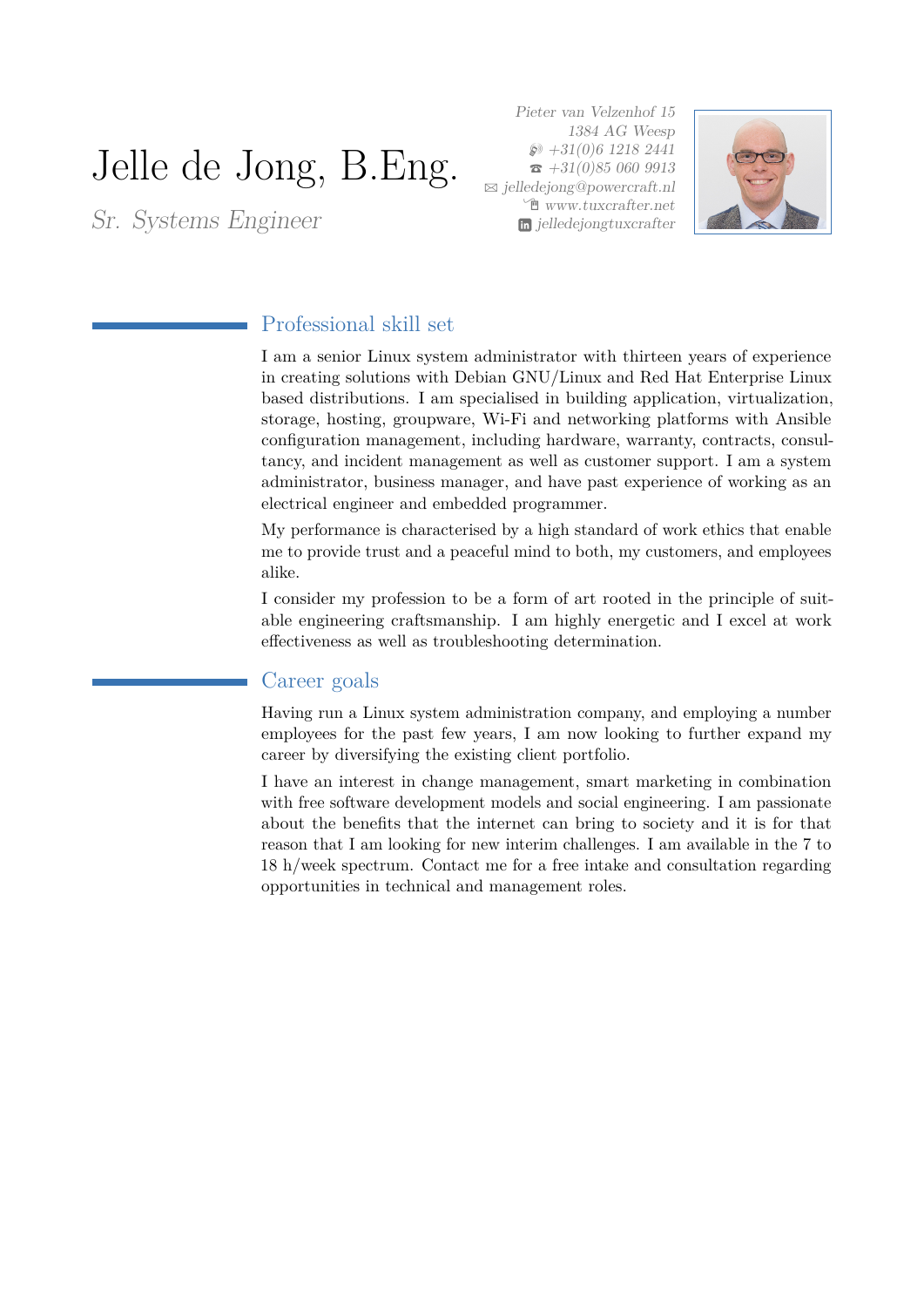# Mentionable customer references

| customer since 2021 | Serac Applications B.V. (Pascal de Nijs)<br>Magento Ansible Deployment Systeem, VMware Ansible integratie Magento<br>en Rancher<br>Phone: $+31(0)30$ 658 3345<br>aiden.eu/wij-zijn-aiden                                                                                                                                                                                                                                  |
|---------------------|---------------------------------------------------------------------------------------------------------------------------------------------------------------------------------------------------------------------------------------------------------------------------------------------------------------------------------------------------------------------------------------------------------------------------|
| customer since 2020 | Stichting Both ENDS (Fernando Hernandez)<br>Ceph RBD storage cluster, KVM virtualization cluster, Automated Linux<br>laptops and telephony, Networking and firewalls, Ansible software provisioning,<br>Linux workstation deployment, Encrypted back-up solutions, Wireguard VPN,<br>Zimbra, Nextcloud, Rocket. Chat groupware solutions<br>Phone: $+31$ (0)85 060 5058<br>www.bothends.org/en/About-Both-ENDS/Employees/ |
| customer since 2018 | Stichting Mama Cash (Jappe Kok)<br>Ceph RBD storage cluster, KVM virtualization cluster, Networking and fire-<br>walls, Ansible software provisioning, Linux workstation deployment, Encrypted<br>back-up solutions, Zimbra, Nextcloud, SAML groupware solutions<br>Phone: $+31$ (0)20 515 8781<br>www.mamacash.org/en/who-we-are                                                                                         |
| until 2020          | Siemens Industry Software and Services B.V. (Paul van Catz)<br>customer from 2017 On-site consulting for Ansible software provisioning, configuration manage-<br>ment, and application deployment, $+65$ automated depoyments, continuous<br>integration (CI) (Jenkins), Change management<br>Phone: 088 8277 000<br>tass.plm.automation.siemens.com                                                                      |

## Hivos Netherlands (Head Office) (Ritchie Timmer)

customer since 2012 High-availability virtualization and storage cluster, 10GB networking, firewalls, +25 WiFi AP's and back-up solutions Phone: 070 376 5500 [www.hivos.org/about-hivos](http://www.hivos.org/about-hivos)

# HuigHaverlag Printing & Digitale Producties B.V. (Rein Beumer)

customer since 2010 High-availability virtualization and storage clusters, dual-location fibre-network switching and back-up solutions Phone: 075 612 7373 [www.huighaverlag.nl/duurzaamheid/duurzame-ict-oplossingen/](http://www.huighaverlag.nl/duurzaamheid/duurzame-ict-oplossingen/)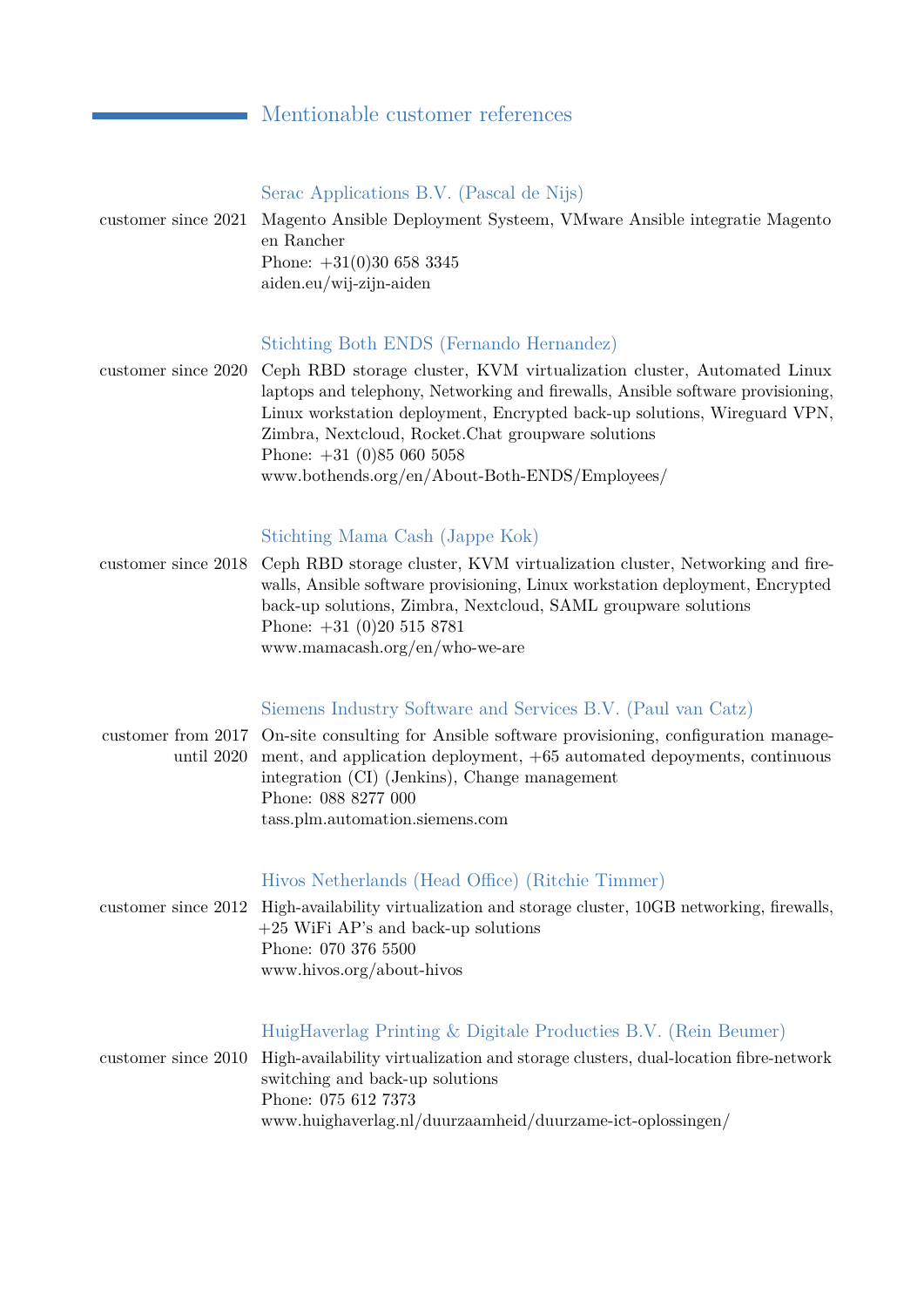#### Helmwijk B.V. (Edwin Diethelm)

| customer since 2008 Small Medium Enterprise Server, VPN, VoIP telephony, networking, e-mail, |
|----------------------------------------------------------------------------------------------|
| documents and back-up solutions, multi-site hosting solutions and an OpenERP                 |
| (Odoo) system, automated database API scripting                                              |
| Phone: 010 522 3504                                                                          |
| www.vloer-isolatie.nl/contact-informatie                                                     |

#### Uitgeverij Y-Publicaties B.V. (Ralf Beekveldt)

customer since 2010 Dedicated document, email and hosting servers, networking and IT-support Phone: 020 520 6060 [www.y-publicaties.nl](http://www.y-publicaties.nl)

#### Berkman Beheer B.V. (Thomas Hilbrands)

customer since 2011 Wordpress and Drupal multi-site web hosting platform Phone: 0180 643 620 [www.berkmangroep.nl/bedrijven](http://www.berkmangroep.nl/bedrijven)

# SCAL Medische Diagnostiek (Younass Aboulghit)

customer until 2011 Network engineering, consultancy, IT-Support, headquarters server migration, VPN portals, OfficeLink VPN network and monitoring (TINC-VPN) [www.scallab.nl](http://www.scallab.nl)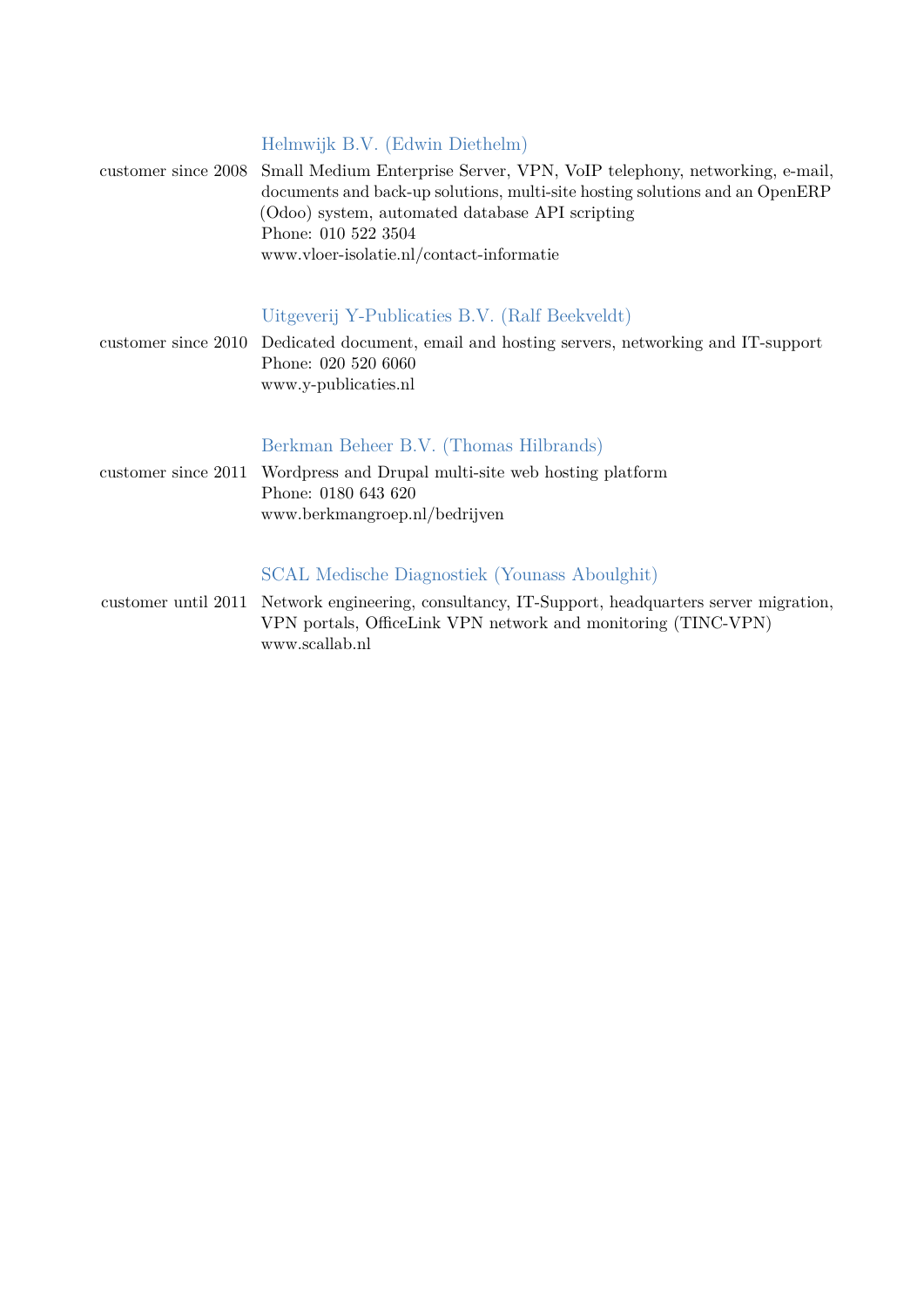## **Certificates**

- 2016 **RHCE Certification**, Red Hat Certified System Engineer, 150-048-973, Amsterdam, The Netherlands.
- 2015 **RHCSA Certification**, Red Hat Certified System Administrator, 150-048- 973, Nieuwegein, The Netherlands.
- 2011 **LPIC-2 Certification**, Linux Professional Institute, LPI000139820, Brussels, Belgium.
- 2009 **LPIC-1 Certification**, Linux Professional Institute, LPI000139820, Ede, The Netherlands.
- 2008 **Propaedeutics Industrial Engineering and Management**, The Hague University of Applied Science, The Hague, The Netherlands.
- 2007 **Orientation on Technopreneurship**, Science Based Business, Leiden University, Leiden, The Netherlands.
- 2007 **Minor Ondernemen & Innvoveren**, Het lectoraat Ondernemen & Innoveren, The Hague University of Applied Science, The Hague, The Netherlands.
- 2004 **Auto license B & Motor license A**, Centraal Bureau Rijvaardigheidsbewijzen, Rijswijk, The Netherlands.

### Education

- 2003–2007 **Bachelor of Engineering**, The Hague University of Applied Science, Rijswijk, The Netherlands.
- 1998–2003 **HAVO, Nature and Health with economics**, Saint-Laurent College, Hillegersberg, The Netherlands.

#### **Experience**

2005–Today **GNU/Linux Engineer**, Self employed, PowerCraft Technology. 2009–2010 **Consultant**, Part-time employee, Gendo Technology Services.

#### Languages

Dutch Native speaker

English Fluent

#### Active systems administration skills

Storage DRBD, Ceph RBD, iSCSI TGT, Pacemaker, Corosync

- Virtualization KVM, QEMU, OpenStack
	- Services Wordpress, Drupal, Magento, Odoo, Trac, Freeswitch, Pydio, Nextcloud, Zimbra, Samba, Rocket.Chat, LimeSurvey, Guacamole, Jitsi, Wiki.js, Zammad
- Miscellaneous Nginx, Iptables, NFtables, Wireguardm TINC, OpenVPN, Postfix, Dovecot, Ansible, MySQL, Apache, PXELINUX

Hardware Cisco Small Business (including fiber connections), PC Engines appliances, Intel, HP and Supermicro servers and peripherals. Limited experience Dell servers and more then ten years hands on experience with hardware troubleshooting.